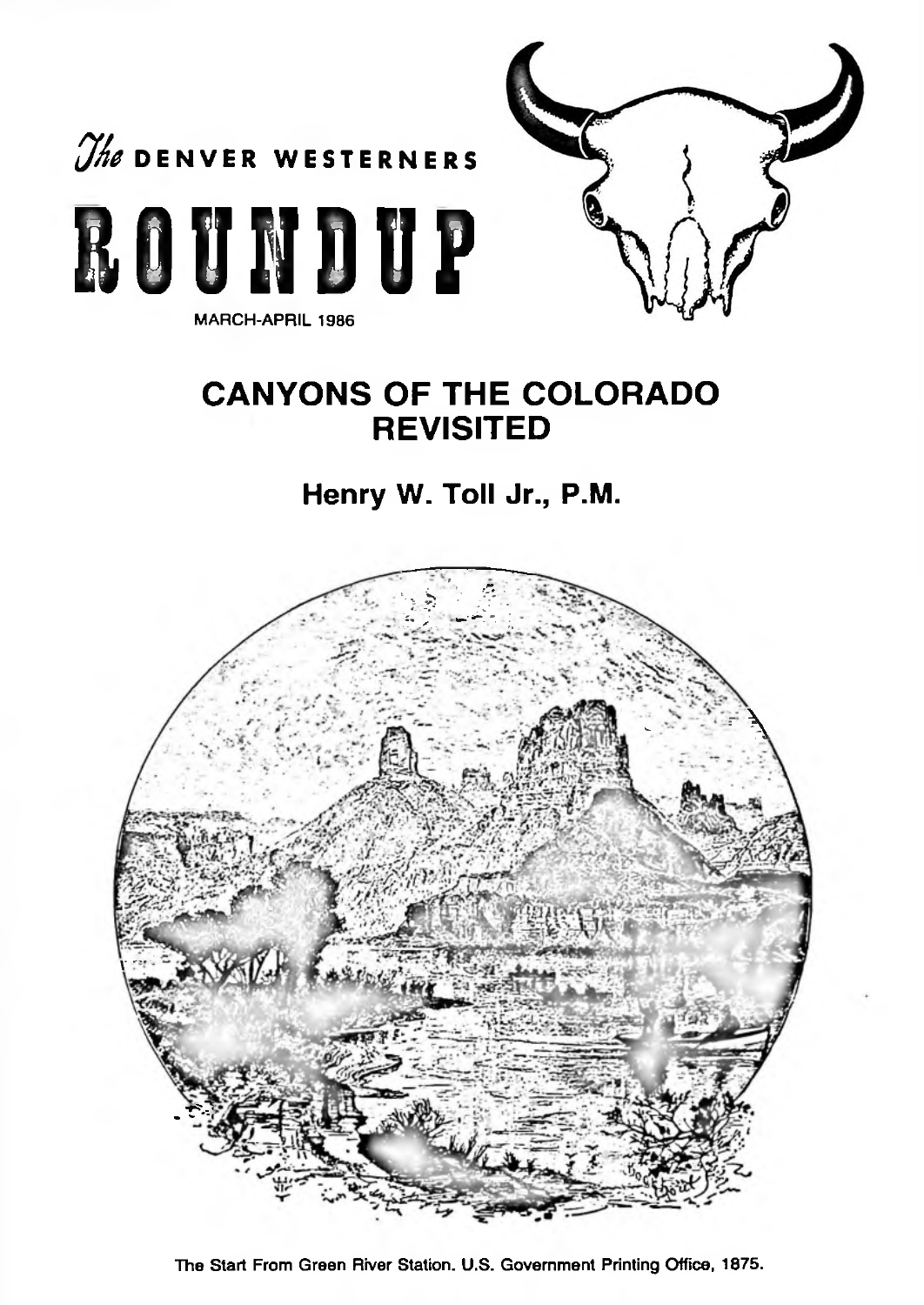### CANYONS OF THE COLORADO REVISITED

### Henry W. Toll Ir., P.M. Presented 27 November 1985

Residents of our territory and State have played a variety ofroles in the history of the exploration, study, and running ofthe Colorado River which shares our name. Some became famous through their involvement and a few, infamous. History has dealt kindly with some and harshly with others. This paper proposes to revisit the Canyons of the Colorado noting the lesser known involvement of Coloradans in its history.

All Western historians and river buffs recognize the *Canyons of the Colorado* portion of the title.<sup>1</sup> Of the myriad books published about the river, this stands with its predecessor. *Explorations of the Colorado River ofthe West* as the landmark for the historian, geologist, river runner, or writer. Powell's original report, which has been characterized as the "Smithsonian Report," was published after the completion of Powell's 1871 - 1872 trip through the Canyons.<sup>2</sup>

Regardless of how one calculates the numbers (and there is room for argument) at least half of the original Powell crew came from Colorado. That first trip in 1869 had been planned to last ten months, but was truncated to 98 exhausting days of a trial by water occasioned by the loss of one of four boats laden with crucial supplies. The site of the mishap, christened Disaster Falls, is in Colorado's Lodore Canyon.

The oarsmen of the ill-fated, imaginatively titled, "No Name," were Coloradan Oramel G. and, his brother, Seneca Howland. O.G. Howland, the elder of the two brothers, was a printer and editor by trade. He came to Denver in 1860 and worked with William Byers at the *Rocky Mountain News.* Of him, William Culp Darrah writes:

"No member of the Powell expedition of 1869 is more misunderstood than the elder Howland. He has many interests including: business agent for a Methodist Episcopal Sunday School magazine called "The Sunday School Casket," The Denver Typographical Union No. 49, and the "Nonpareil Prospecting & Mining Company." Howland was Vice-President of the Typographical Union in 1867 and was also the Secretary and a member of the Board of Trustees of the Nonpareil Prospecting & Mining Company. In other words, Mr. Howland was an active member in the business and social affairs of the city of Denver. He was apparently active also as an outdoorsman. He served as a guide for Major Powell in Colorado in 1868. He came to the Powell party with Mr. Byers, who had determined to attempt the ascent of Long's Peak with the Major after several previous unsuccessful attempts. Howland was never a mountaineer in the usual sense of the word."<sup>3</sup>

Seneca Howland came West from the family home in Pomfret, Vermont, in 1868 and joined the Powell expedition ofthatyear with his brother. Although Howland may have been recruited here, history credits him to Vermont.<sup>3</sup>

Powell led field trips in Colorado in the summers of 1867 and 1868. In the course of his travels around the state in 1868, he made the first recorded ascent of

by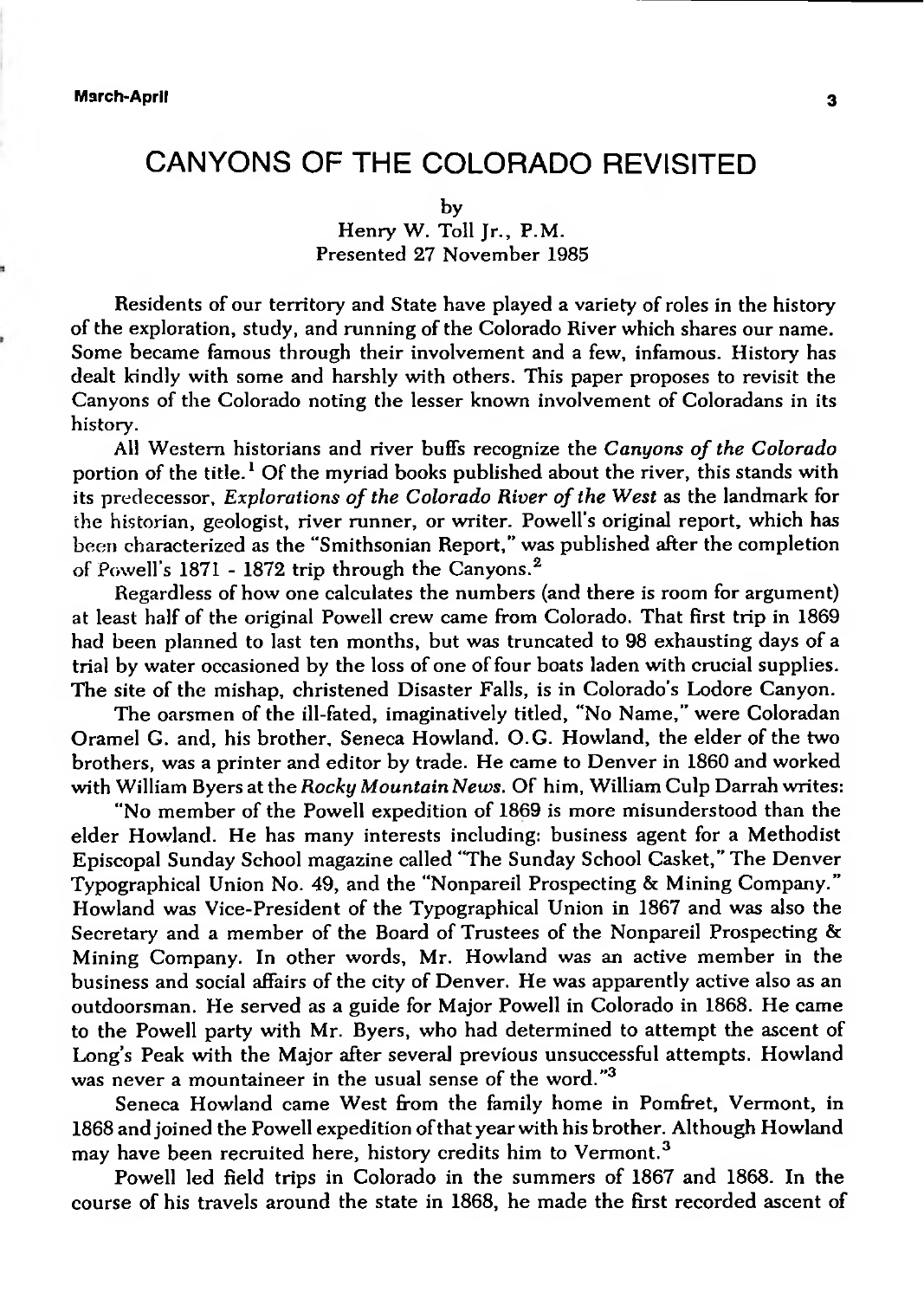Long's Peak via an arduous route from the Grand Lake area. It was a difficult route and one seldom followed today. The most complete account of that summer is given in a book, *The Professor Goes West*, which is of special interest to Westerners because the volume was compiled by our founder, Elmo Scott Watson. Watson gathered the material from the records of his Alma Mater, Illinois Wesleyan University, where Powell was Professor of Geology previous to his explorations of the Colorado River.<sup>4</sup> Powell later became Professor of Geology at Illinois State Normal University and Curator of the Natural History Museum at Normal. He resigned in 1872 to go to Washington, taking with him some of the expeditions' collections now lodged at the Smithsonian which some believe should have stayed with the college in Illinois.<sup>5</sup> Both universities and the Illinois Natural History Society helped finance the first trip. The Smithsonian did contribute many of the scientific instruments used and receives primary credit in the report.

It was Powell's association with William Byers that led to the association of the most important Coloradan who made that first canyon expedition. Byers' brother-inlaw was Jack Sumner who ran a trading post near Hot Sulphur Springs. Powell and Byers visited the trading post in the summer of 1868 and the Long's Peak climb was launched from that site. Sumner was a guide for that trip. He was also valuable to the first Powell expedition and has the significant distinction of being the only member of that first expedition invited to go on the second!<sup>6</sup> Although invited, he did not go. It was Sumner who recruited William Dunn for the expedition. Dunn was a mountaineer then living in Colorado, but little is known of his antecedents and his future at that point is well-known, but short.<sup>7</sup>

On August 28, 1869, three days before the expedition emerged from the Grand Canyon, the Howlands and Dunn left the first Powell expedition at what has since that day been known as Separation Canyon to go overland to the Mormon settlements. In that attempt, they encountered hostile Shivwit Indians who killed them in the alleged and mistaken belief that they were prospectors who had violated an Indian squaw. Fate and history have treated this threesome harshly. In later years, the Howlands and Dunn were characterized as deserters, although the diaries of that time and Powell'<sup>s</sup> Preface to *Canyons ofthe Colorado,* indicate otherwise. Not only was Oramel Howland misunderstood by his companions, peers, and history, but by the Indians as well.

The personnel for Powell's second expedition were recruited primarily from the mid-West and no Coloradans were among the crew. I note two things in passing which are of interest, although they do not bear on the main topic. Both the "Smithsonian Report" and *The Canyons of the Colorado,* published 20 years later (after Powell's retirement as Chief of the U.S. Geological Survey) meld events of both trips into one apparent adventure. Powell never really acknowledged the contributions of the second trip which ultimately led Frederick Dellenbaugh to publish his book, A *Canyon Voyage,* documenting the traverse of 1871 and 1872.<sup>9</sup>

The next major attempt on the canyon was not to come for approximately 18 years and Coloradans played a major part in that effort. Frank Brown, of Denver, secured Eastern investors and in 1889 commenced a survey of the canyons west from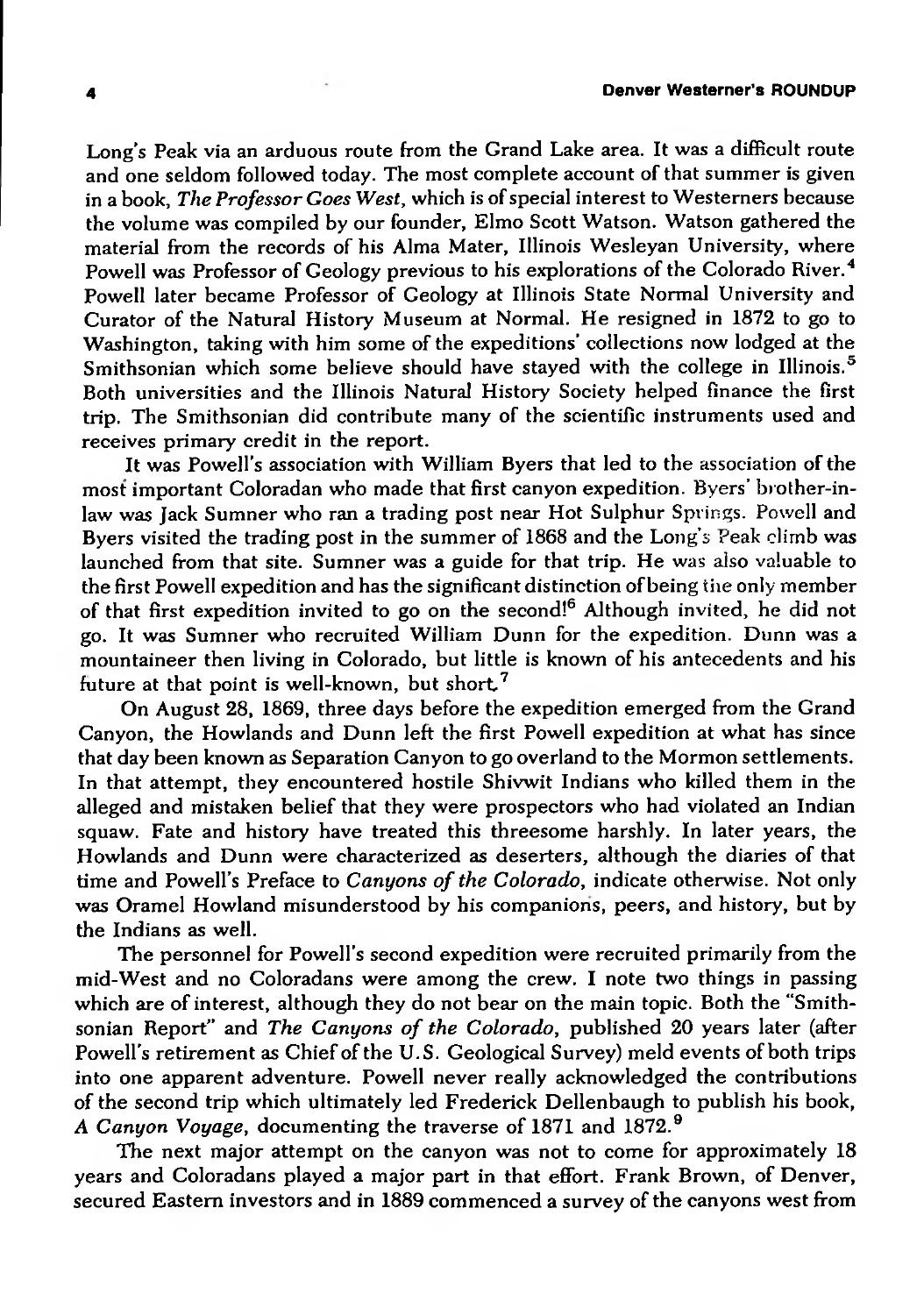#### **March-April 5**

Grand Junction hoping to establish a water-level railroad route to California.

After a very rough time in Cataract Canyon, Brown, his chief engineer, Robert Brewster Stanton, and their crew left Lee's Ferry for the run through Marble Gorge and Grand Canyon on July 9, 1889. Brown drowned at the foot of Soap Creek on July 10, 1889, and five days later, a second boat carrying Hansborough and Richards capsized at what is today Mile 25 Rapid, resulting in their deaths as well. Command



Disaster Rapids in Canyon Of Lodore. Courtesy U.S. Geol. Surv. E. O. Beaman photo 1871. Second Powell Expedition.

of the expedition had passed to Robert Brewster Stanton upon Brown's death and with the loss of Hansborough and Richards, the expedition's supplies were cached at what is today known as Stanton's Cave and the party then left the river.<sup>10</sup>

In December of 1889, Stanton returned determined to finish the survey and to accelerate it with serial point-to-point photographs of the canyon. The photographer for that trip and the preceding trip was Franklin A. Nims of Colorado Springs.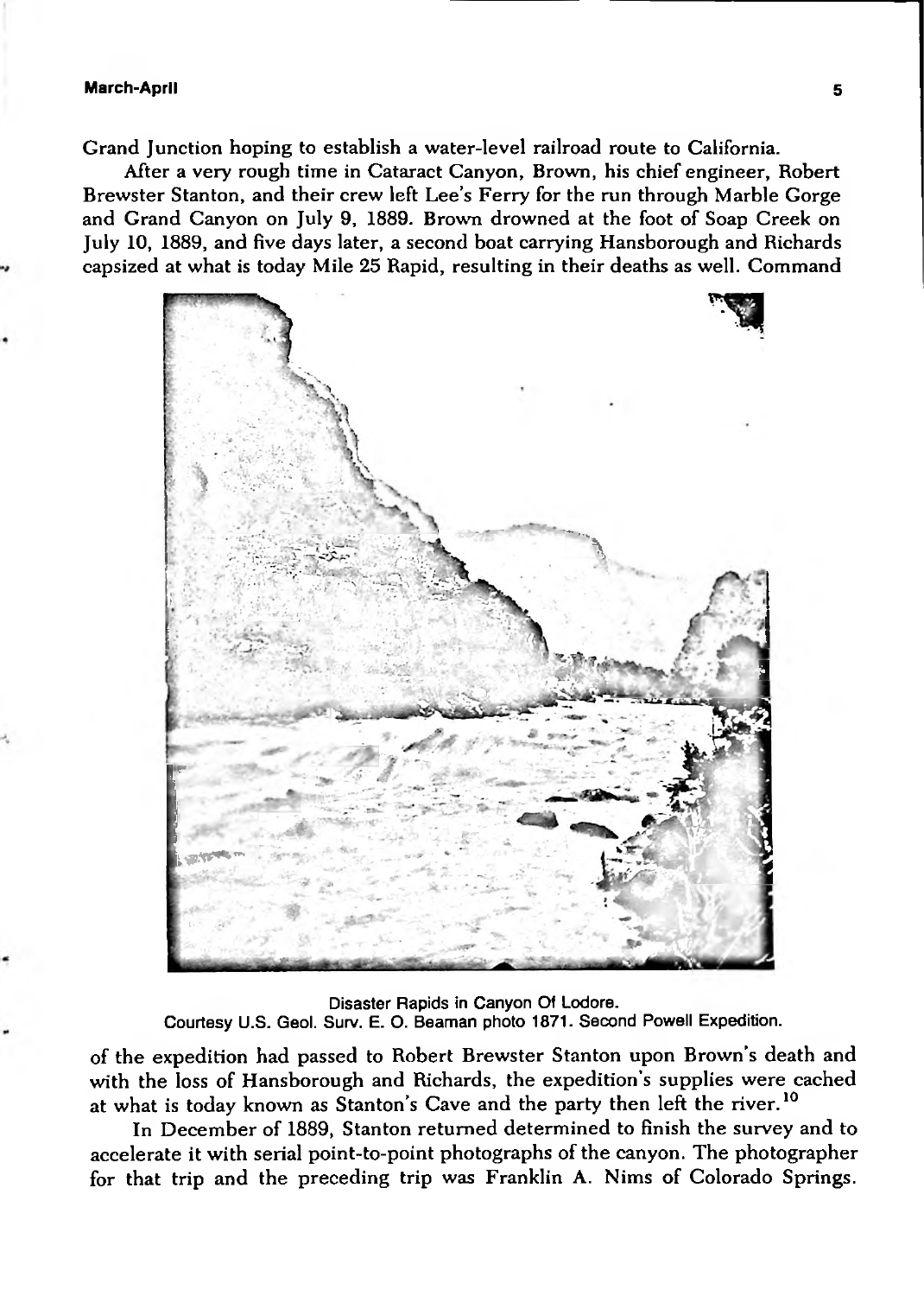

Major Powell's Party at Ashley Falls.

Red Canyon, Green River, Daggett County, Utah after portage of the boats, 1871. Beaman photo.

Disaster again struck when, three days into the canyon, Nims sustained severe injuries including a leg fracture in a fall of some 22 feet from a rock which he was using as a photographic station. The date is easy to remember as fate picked New Year's Day of 1890 for Nims' calamity. Unconscious and bleeding from his ears and his mouth, having sustained a basilar skull fracture, Nims was carried up a side canyon by his colleagues who hoisted his improvised stretcher up 1,700 vertical feet to the canyon rim. Ropes were required for the steeper portion ofthe trip. Transported by buckboard wagon from the rim to Lee's Ferry, he regained consciousness days later lying on the floor of Warren Johnson's ranch cookhouse. He returned to Colorado Springs after a period of convalescence in Winslow permitted him to do so. A workman's compensation note contrasting those days to this says that he was stricken from the company payroll on the day of the fall and received neither wages nor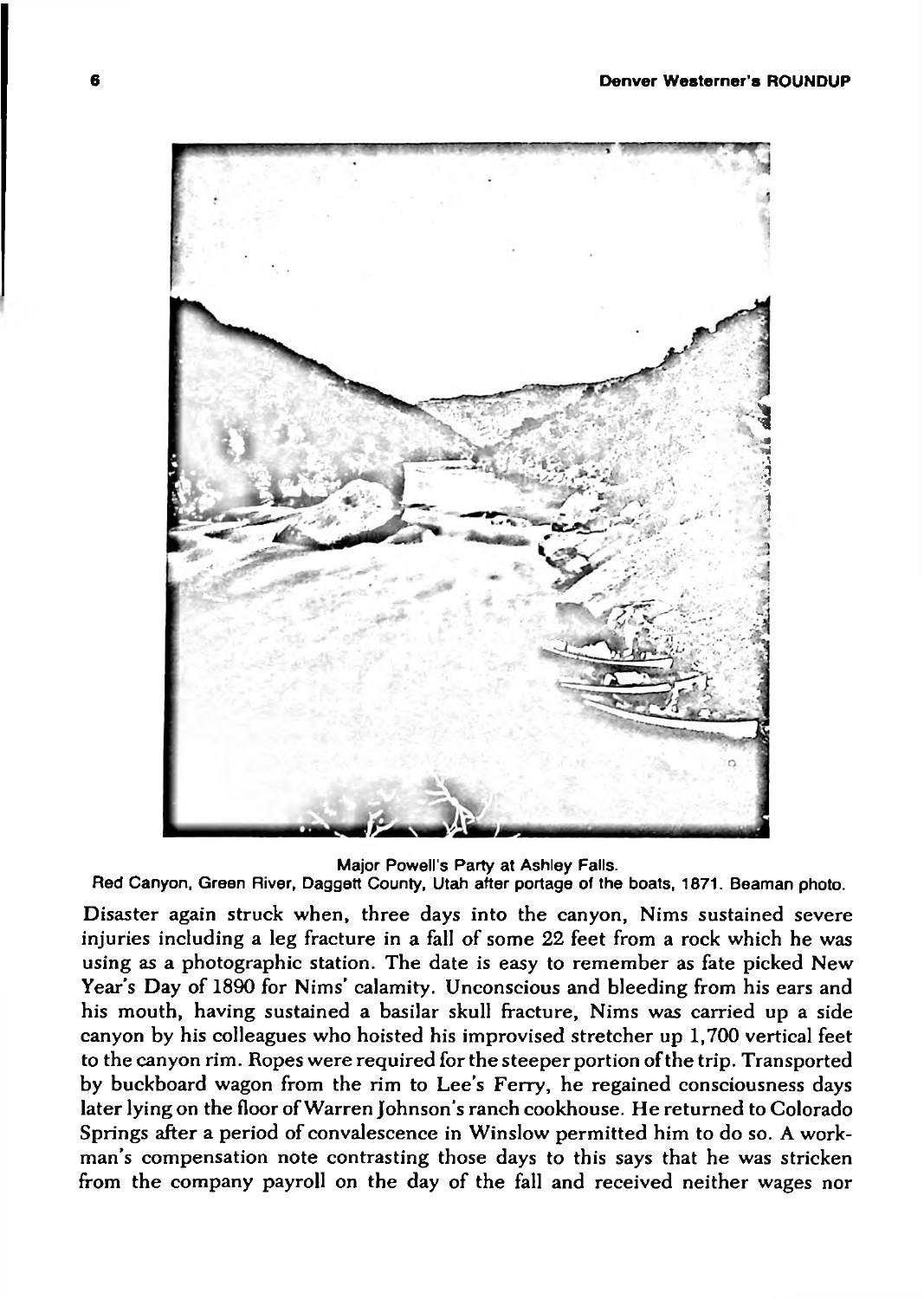medical expenses for his near fatal experience.<sup>11</sup>

The railroad was never built, although the work of Surveyor Frank C. Kendrick, another Denverite, carried the line west of Grand Junction 160.78 miles to the junction of the Grand and the Green, at the head of Cataract Canyon. Stanton's arduous work of carrying a survey line through Cataract Canyon (which came to be known as the "Graveyard of the Colorado"), Glen Canyon, and the Grand Canyon, was all for naught so far as railroad construction was concerned.



Plaque at Separation Canyon. Dr. David Claasen photo.

At least two other Denverites accompanied the expedition. They were lawyers J. N. Hughes and E. A. Reynolds. Stanton's field book lists them as President Brown's guests who were "expected to do their share of the work." In some accounts, they appear under the generic listing of "the two lawyers." Apparently they came mostly for the trip and were not held in high regard by working members of the crew. Hughes and two others left the expedition at Hite, Utah. Reynolds departed at Lee's Ferry.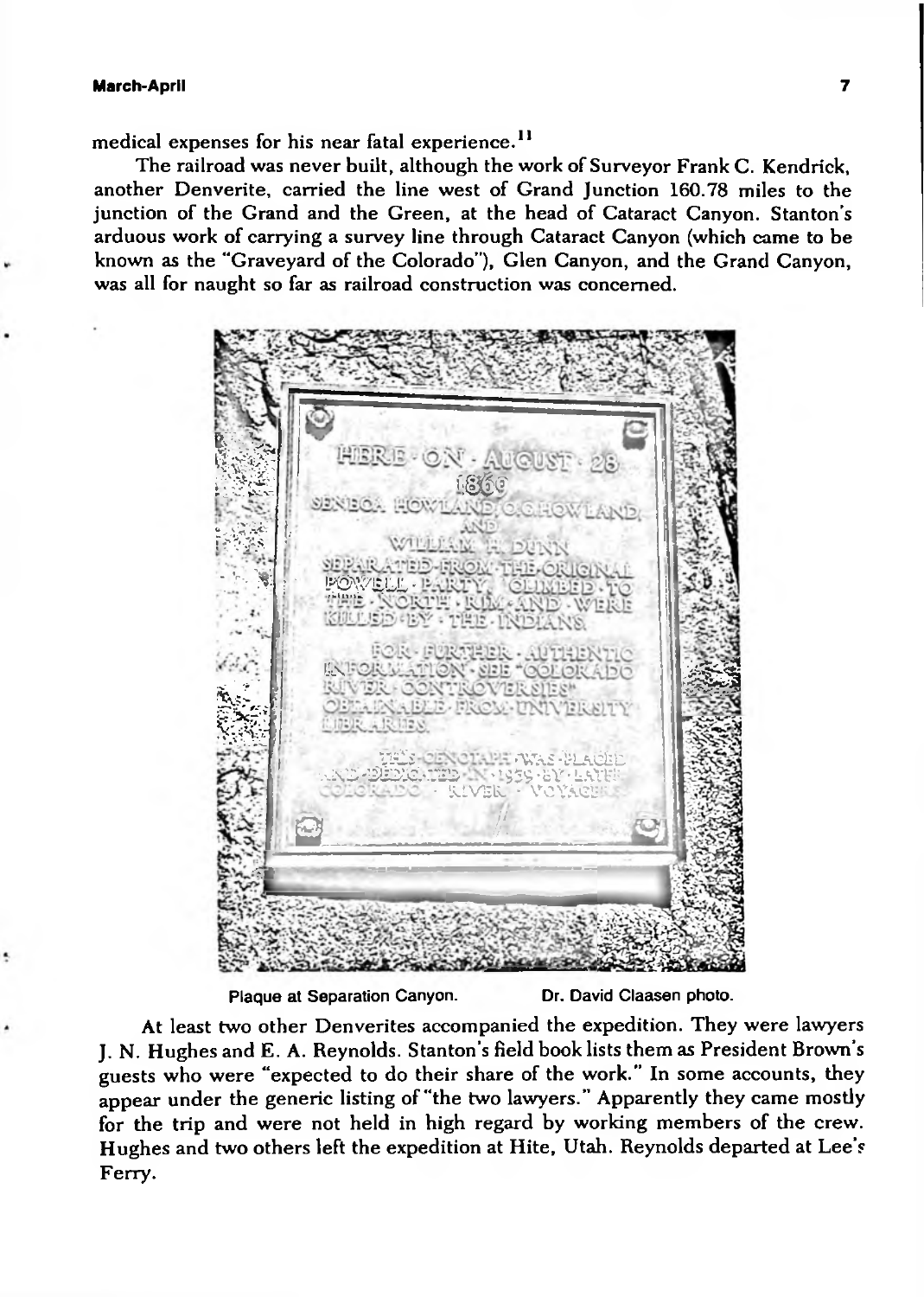From the railroad survey came two classics of river history: *Colorado River Controversies* and *Down the Colorado,* both written by Stanton.8,10 The former includes one of many detailed studies of the claim of Iames O'White who for some years was thought to have traversed the Grand Canyon on raft, having been dragged half starved, and incoherent from his crude raft at Callville, Utah, on September 8, 1887. White was later to become a resident of Trinidad. His account of his trip was a source of great interest to General Palmer of Colorado Springs who was then in the process of investigating transcontinental railroad routes. Dr. Parry, who worked on these surveys, and Bell, who documented White's claims in the two volume edition of *New Tracks in North America,* were participants in the Palmer Surveys. Senator Shafroth of Colorado introduced a Memorial to Congress which recognized White as "First Through the Grand Canyon."<sup>12</sup> The preponderance of the evidence which has been rehashed many times through the years indicates this is not the first time and probably not the last that Congress may have been in error.

With Stanton's second trip, the exploration of the canyon was essentially complete. A succession ofruns were made for trapping, mining, adventure and recreation in the ensuing years. David Lavender (a Telluride native) has given excellent accounts of these trips and I refer you to his recent publication: *River Runners ofthe Grand Canyon.<sup>13</sup>*

After Stanton, there were changes in boat design and in running technique which decreased the mortality rate, although sporadic deaths continued to occur.<sup>14</sup>

At the end ofWorld War II, fewer than 100 persons had made the Grand Canyon portion of the traverse.

A third epoch in Western river running began after World War II with the appearance on the market of war-surplus rubber rafts and bridge building pontoons of various types. By 1967, commercial river runners using primarily various modifications of these craft had escalated the commercial usage in the Grand Canyon alone to literally thousands per year and by 1972, the figures had reached 16,432!

During these post-war years, the entire perspective changed. Whereas previously minor errors in navigation often resulted in calamity, today, the river forgives the operator of a rubber raft for all but the most blatant of errors. Present day outboard motors, more powerful and reliable than their pre-war counterparts render various pontoon assemblages of more than 30 feet sufficiently maneuverable for running rapids. While the benefits of gasoline engine technology are controversial as applied to the canyons, it should be noted that prior to the Glen Canyon Dam, a number of highwater runs were made by inboard engine craft. Not the least of these was the running of the canyon in cabin cruisers by the Rigg brothers of Grand Junction in 1952. The year previous, Bob and Jim Riggs had also made a record transit of the canyon under oars in Cataract boats with a time of 38 hours from Lee's Ferry to Diamond Creek and two and one-half days to Pierce Ferry. That record was ultimately whittled to just over 36 hours from Lee's Ferry to the Grand Wash in 1983 by Grua, Petschek and Reynolds, using dories equipped with car batteries to power searchlights and by running the lower less violent reaches of the river at night.<sup>13</sup> Contrast their transit of a matter of hours with Powell's 28 days of extreme